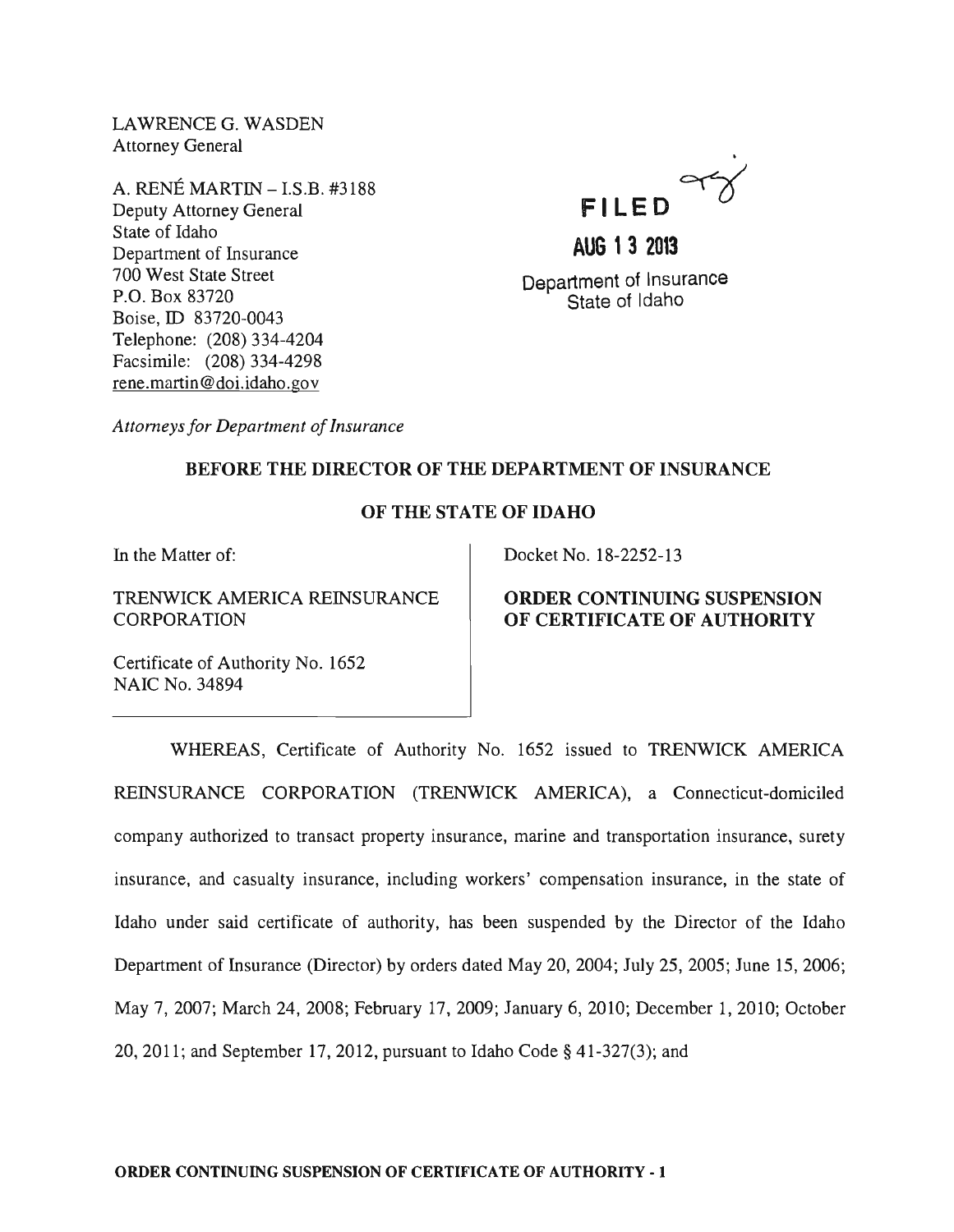WHEREAS, a Consent Order placing TRENWICK AMERICA under administrative supervision, constituting "a delinquency proceeding" within the meaning of Idaho Code  $\S$  41-327(3), was entered by the State of Connecticut Insurance Department on September 2, 2003; and

WHEREAS, such Consent Order was superseded by an Amended Consent Order entered by the State of Connecticut Insurance Department on August 6, 2012, providing that TRENWICK AMERICA was to remain under such administrative supervision;

NOW, THEREFORE, IT IS HEREBY ORDERED, pursuant to Idaho Code § 41-327(3), that Certificate of Authority No. 1652 issued to TRENWICK AMERICA be CONTINUED IN SUSPENSION, effective immediately, for a period of one (1) year from the date of this order. The Director may terminate the suspension sooner if the cause for said suspension is corrected and TRENWICK AMERICA is otherwise in compliance with title 41, Idaho Code.

IT IS FURTHER ORDERED that TRENWICK AMERICA comply with the requirements of Idaho Code § 41-329, including § 41-329(2), which provides: "During the suspension period the insurer shall not solicit or write any new business in this state, but shall file its annual statement, pay fees, licenses, and taxes as required under this code, and may service its business already in force in this state, as if the certificate of authority had continued in full force."

IT IS FURTHER ORDERED, pursuant to Idaho Code § 41-330(1), that, within four (4) days after notice of this suspension is provided, TRENWICK AMERICA shall notify, by any available means, every person authorized to write business in the state of Idaho by said insurance company, to immediately cease to write any further insurance business for TRENWICK AMERICA in Idaho.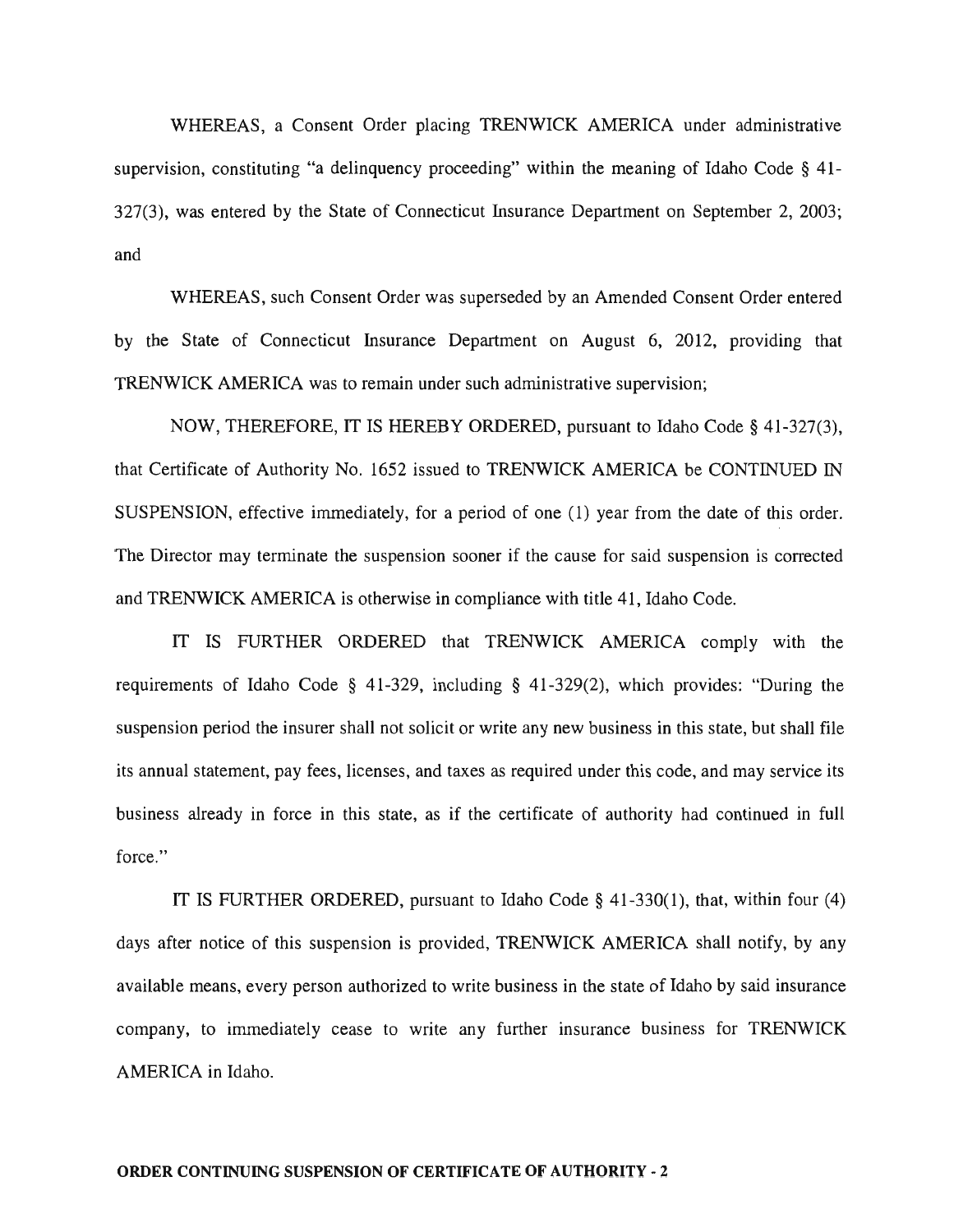**11-#.**  DATED this  $\sqrt{7}$  day of August, 2013.

> STATE OF IDAHO DEPARTMENT OF INSURANCE

WILLIA

Director

### NOTIFICATION OF RIGHTS

This is a final order of the Director. Any party may file a motion for reconsideration of this final order within fourteen (14) days of the service date of this order. The agency will dispose of the petition for reconsideration within twenty-one (21) days of its receipt, or the petition will be considered denied by operation of law. *See* Idaho Code § 67-5246(4).

Pursuant to Idaho Code §§ 67-5270 and 67-5272, any party aggrieved by this final order or orders previously issued in this case may appeal this final order and all previously issued orders in this case to district court by filing a petition in the district court of the county in which:

- i. A hearing was held,
- ii. The final agency action was taken,
- iii. The party seeking review of the order resides, or operates its principal place of business in Idaho, or
- iv. The real property or personal property that was the subject of the agency action is located.

An appeal must be filed within twenty-eight (28) days of (a) the service date of this final order, (b) an order denying petition for reconsideration, or (c) the failure within twenty-one (21) days to grant or deny a petition for reconsideration, whichever is later. *See* Idaho Code § 67-5273. The filing of an appeal to district court does not itself stay the effectiveness or enforcement of the order under appeal.

#### ORDER CONTINUING SUSPENSION OF CERTIFICATE OF AUTHORITY - 3